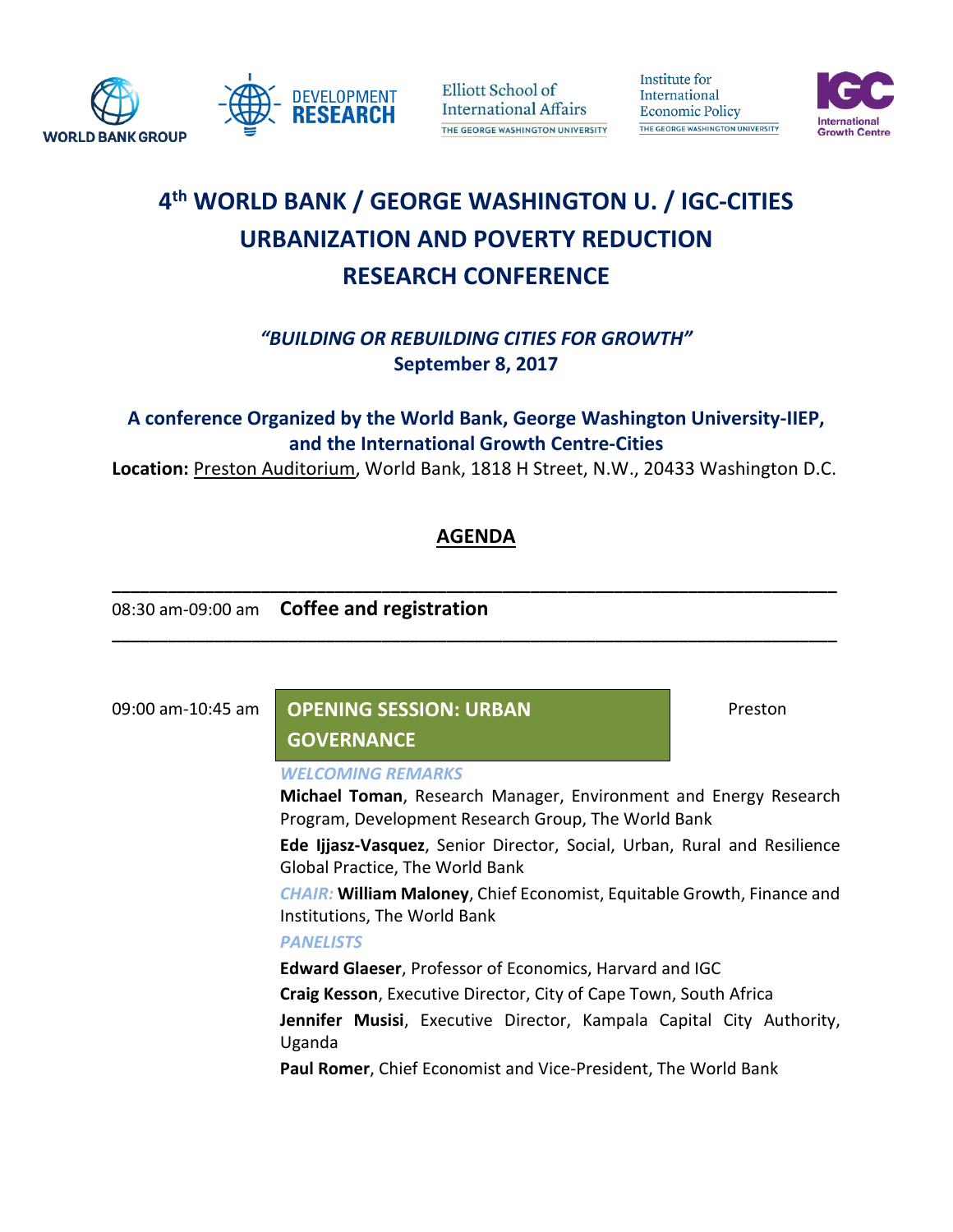**\_\_\_\_\_\_\_\_\_\_\_\_\_\_\_\_\_\_\_\_\_\_\_\_\_\_\_\_\_\_\_\_\_\_\_\_\_\_\_\_\_\_\_\_\_\_\_\_\_\_\_\_\_\_\_\_\_\_\_\_\_\_\_\_\_\_\_\_\_\_\_\_\_\_\_\_\_\_**

**\_\_\_\_\_\_\_\_\_\_\_\_\_\_\_\_\_\_\_\_\_\_\_\_\_\_\_\_\_\_\_\_\_\_\_\_\_\_\_\_\_\_\_\_\_\_\_\_\_\_\_\_\_\_\_\_\_\_\_\_\_\_\_\_\_\_\_\_\_\_\_\_\_\_\_\_\_\_**

# 11:00 am-12:30 pm **SESSION 1: LAND** Preston

**Mini keynote**: Land in the urban development agenda, *Harris Selod*, (Development Research Group, the World Bank)

Paper 1.1 Building the City: Sunk capital, sequencing, and institutional frictions, **Anthony Venables** (University of Oxford), joint with Vernon Henderson (LSE) and Tanner Regan (LSE)

**Paper 1.2** On the Determinants of Slum Formation, **Daniel da Mata** (IPEA), joint with Tiago Cavalcanti (University of Cambridge) and Marcelo Santos (IIER).

*CHAIR:* **Horacio Terraza**, Lead Urban Specialist for the Latin America Region, The World Bank

*DISCUSSANT:* **Alain Bertaud**, Marron Institute of Urban Management and NYU Stern Urbanization Project

| 12:30 pm-1:30 pm | Lunch |
|------------------|-------|
|------------------|-------|

| 1:30 pm-2:15 pm | <b>KEYNOTE ADDRESS</b>                                                                                                                                                                                            |         |  |
|-----------------|-------------------------------------------------------------------------------------------------------------------------------------------------------------------------------------------------------------------|---------|--|
|                 | <b>KEYNOTE ADDRESS: Cities, Growth and Planning</b><br>Paul Romer, Chief Economist and Vice-President, The World Bank<br>CHAIR: Phil Hay, Communications Advisor, Development Economics, The<br><b>World Bank</b> |         |  |
| 2:15 pm-3:45 pm | <b>SESSION 2: TRANSPORT</b>                                                                                                                                                                                       | Preston |  |
|                 | Mini keynote: Transport infrastructure in the urban development agenda,<br>Somik Lall (Social, Urban, Rural and Resilience Global Practice, The World<br>Bank)                                                    |         |  |
|                 | Paper 2.1 Accessibility and Mobility in Urban India, Gilles Duranton<br>(Wharton School), joint with Prottoy Akbar (University of Pittsburgh),<br>Victor Couture (UC-Berkeley), Ejaz Ghani (World Bank) and Adam  |         |  |

Storeygard (Tufts)

**\_\_\_\_\_\_\_\_\_\_\_\_\_\_\_\_\_\_\_\_\_\_\_\_\_\_\_\_\_\_\_\_\_\_\_\_\_\_\_\_\_\_\_\_\_\_\_\_\_\_\_\_\_\_\_\_\_\_\_\_\_\_\_\_\_\_\_\_\_\_\_\_\_\_\_\_\_\_**

**\_\_\_\_\_\_\_\_\_\_\_\_\_\_\_\_\_\_\_\_\_\_\_\_\_\_\_\_\_\_\_\_\_\_\_\_\_\_\_\_\_\_\_\_\_\_\_\_\_\_\_\_\_\_\_\_\_\_\_\_\_\_\_\_\_\_\_\_\_\_\_\_\_\_\_\_\_\_**

**Paper 2.2** Subways and Urban Air Pollution, **Matthew Turner** (Brown University), joint with Nicolas Gendron-Carrier (University of Toronto),